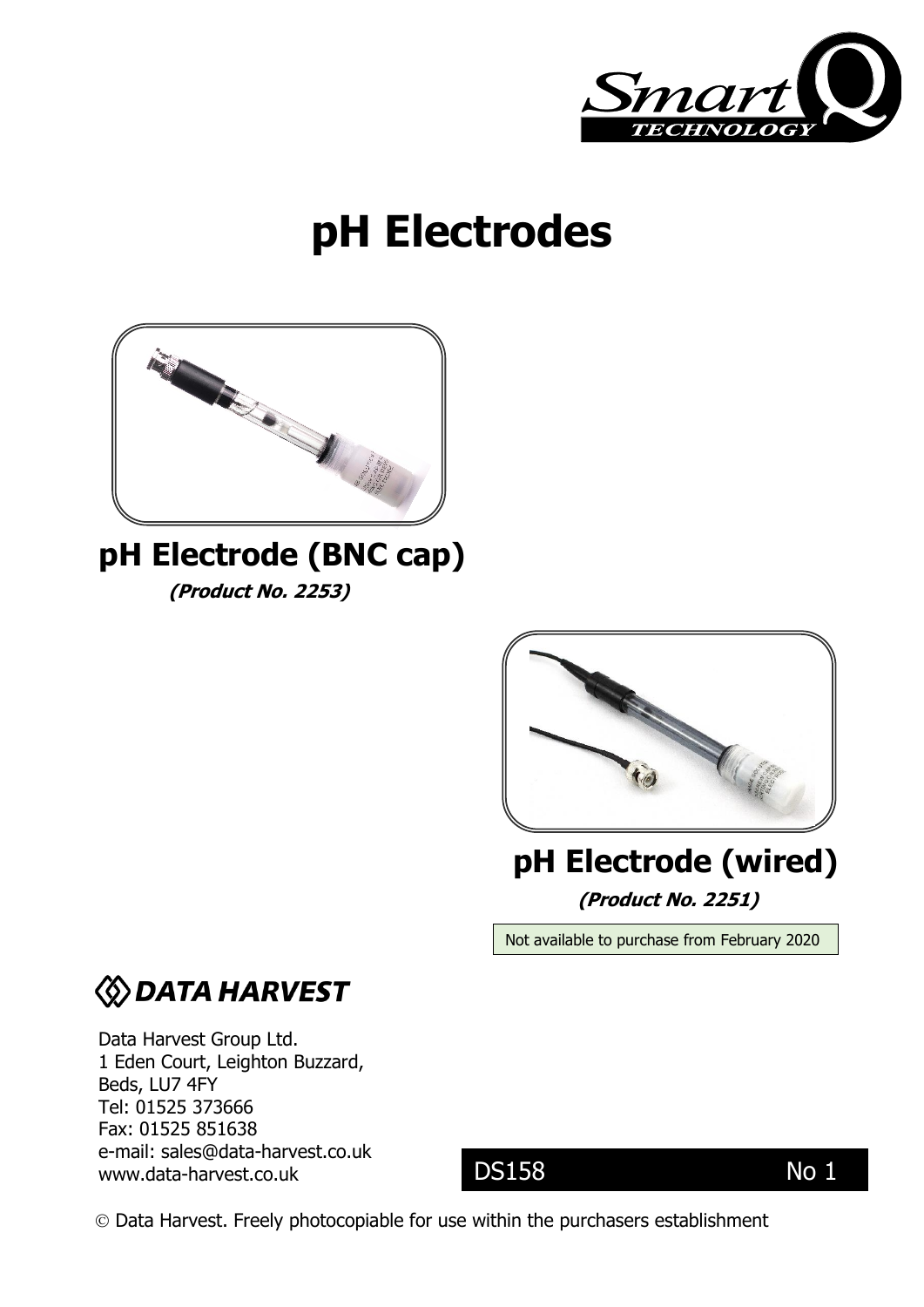

#### <span id="page-1-0"></span>**Contents**

#### <span id="page-1-1"></span>**Introduction**

These two general-purpose pH electrodes are both plastic bodied, single junction, gel filled glass electrodes and are non-refillable. They are suitable for use with both the Wireless pH Adaptor (Product No. 1110) and the SmartQ pH Adaptor (Product No. 3125).

- 1. (Product No. 2253) with a BNC cap
- 2. (Product No. 2251) with a length of wire (approximately 87 cm long) between the electrode and BNC connector (no longer available to purchase).

**IMPORTANT:** Maintain the level of storage solution, the pH sensitive glass membrane must be kept **wet**.

**Please Note**: Store the electrode tip in a 1:1 solution of pH 4 buffer and 4 mol dm-3 KCl (see [page 4\)](#page-3-0).

### <span id="page-1-2"></span>**The pH electrodes**



#### <span id="page-1-3"></span>**Electrode preparation**

- Remove the electrode from the storage solution bottle by unscrewing the cap **before** removing the electrode from the storage bottle.
- Wash the lower section of the electrode (especially the glass membrane area) thoroughly with de-ionised or distilled water to remove any salt deposits from the exterior of the electrode.
- Hold the electrode up to the light and check that the glass bulb tip of the electrode is full of electrolyte. If air bubbles are present they can be removed by shaking the electrode firmly in a downward motion (like a clinical thermometer).
- Screw on the clear plastic protective skirt if it's not already attached.



Unscrew the cap **before** removing the electrode

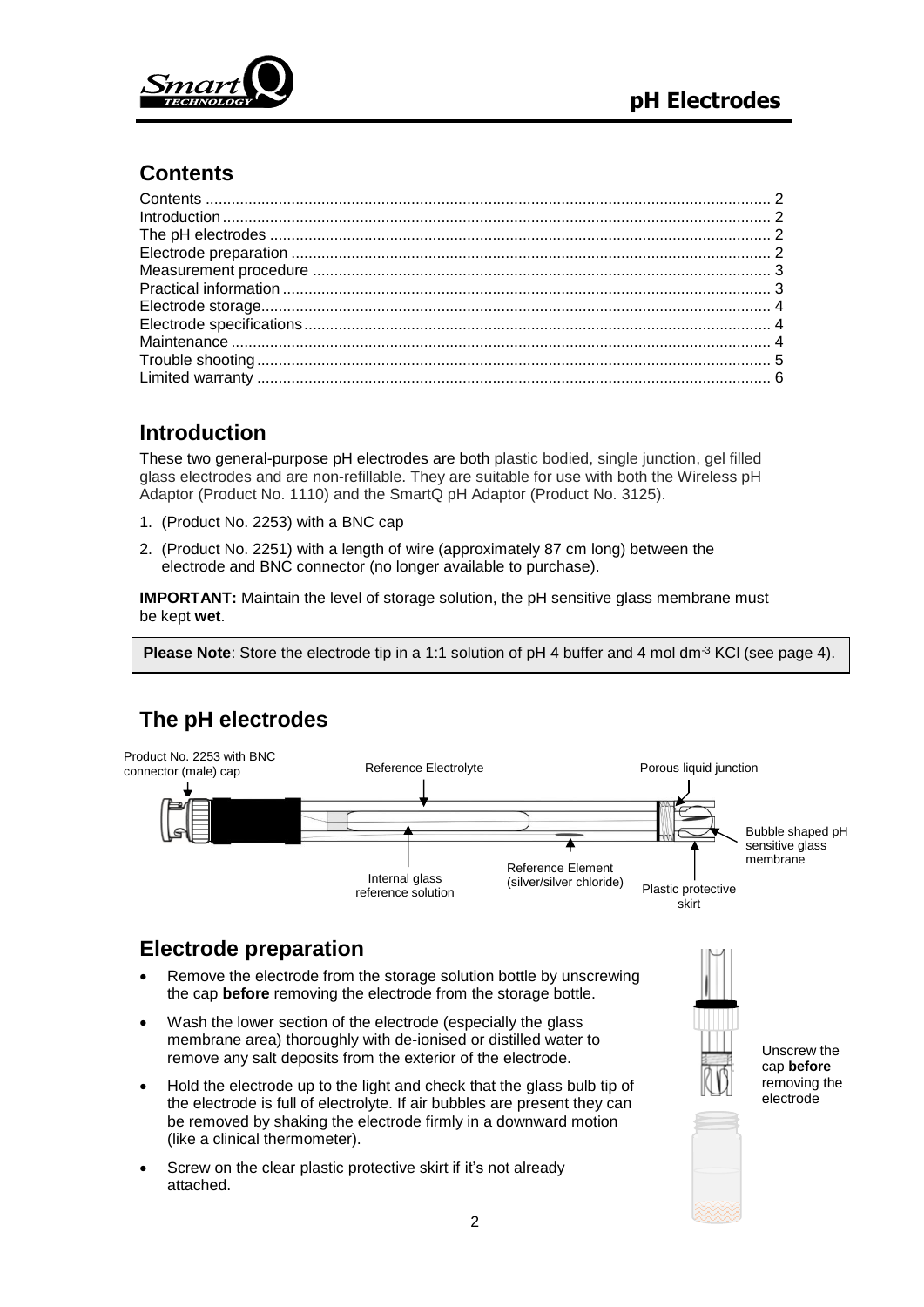

#### <span id="page-2-0"></span>**Measurement procedure**

- 1. Place the pH electrode in the sample to be tested, ensure the bulb is fully submerged.
- 2. Allow the electrode sufficient time to stabilise and then start taking readings.
- 3. Rinse the electrode between each measurement with either:
	- a portion of the next sample or
	- deionised or distilled water

Excess liquid can be removed by wiping the plastic body part of the electrode with soft lint free tissue - avoid contact with the bulb tip.

4. When you finished using the electrode rinse with distilled water, slide the cap of the storage bottle onto the body of the electrode, screw the cap onto the storage bottle making sure the tip of the electrode is immersed in the storage solution.

#### <span id="page-2-1"></span>**Practical information**

- These electrodes are **non**-refillable.
- Check the condition of the storage solution on a regular basis.
- Keep the pH sensitive membrane **wet** at all times. For the ion exchange process to occur properly, the glass needs to be hydrated. Check and maintain the level of storage solution. See [page 4.](#page-3-0)
- If the electrode should inadvertently become dry, place in the storage solution for several hours in an attempt to recondition the glass.
- Care should be taken to avoid handling the pH sensitive glass membrane. Any damage to the surface, such as abrasion, may cause inaccuracies and result in a slow response time.
- Stirring of a sample will achieve a faster electrode response, but the sphere shaped glass tip is very thin and requires care to prevent accidental damage. Broken glass bulbs are not covered by warranty.
- Distilled or deionised water contain little or no ions so produce a poor response and unstable inaccurate readings.
- pH electrodes have a finite lifespan due to their inherent properties. How long a pH electrode will last will depend on how it is cared for and the solutions it is used to measure. Even if the electrode is not used, it will still age.
- Always use freshly prepared pH buffers. When not in use, pH buffers should be stored in sealed containers. High pH buffers are less stable as they tend to absorb atmospheric CO2 which lowers their pH. Only open the bottle of buffer to pour it into a beaker, never leave the bottle open.
- Buffers and sample solution should be at the same temperature when measuring pH. The resistance of glass electrodes partially depends on temperature. The lower the temperature, the higher the resistance. It will take more time for the reading to stabilise if temperatures are cold.

#### **Conditions to avoid:**

- **Never** store the electrode in **deionised or distilled water,** as this will cause the migration of the electrode's fill solution.
- To maximise electrode life, avoid pH/ temperature extremes whenever possible. High temperature, strong acids or caustics (greater than 1.0 mol dm $3$ ) shorten electrode life. If used at high temperatures, the electrodes life is drastically reduced. The higher the range of temperature, the shorter the life of the electrode e.g. typical electrode life when used at ambient temperature is  $1 - 3$  years, if used at  $80^{\circ}$ C this will be reduced to less than 4 months.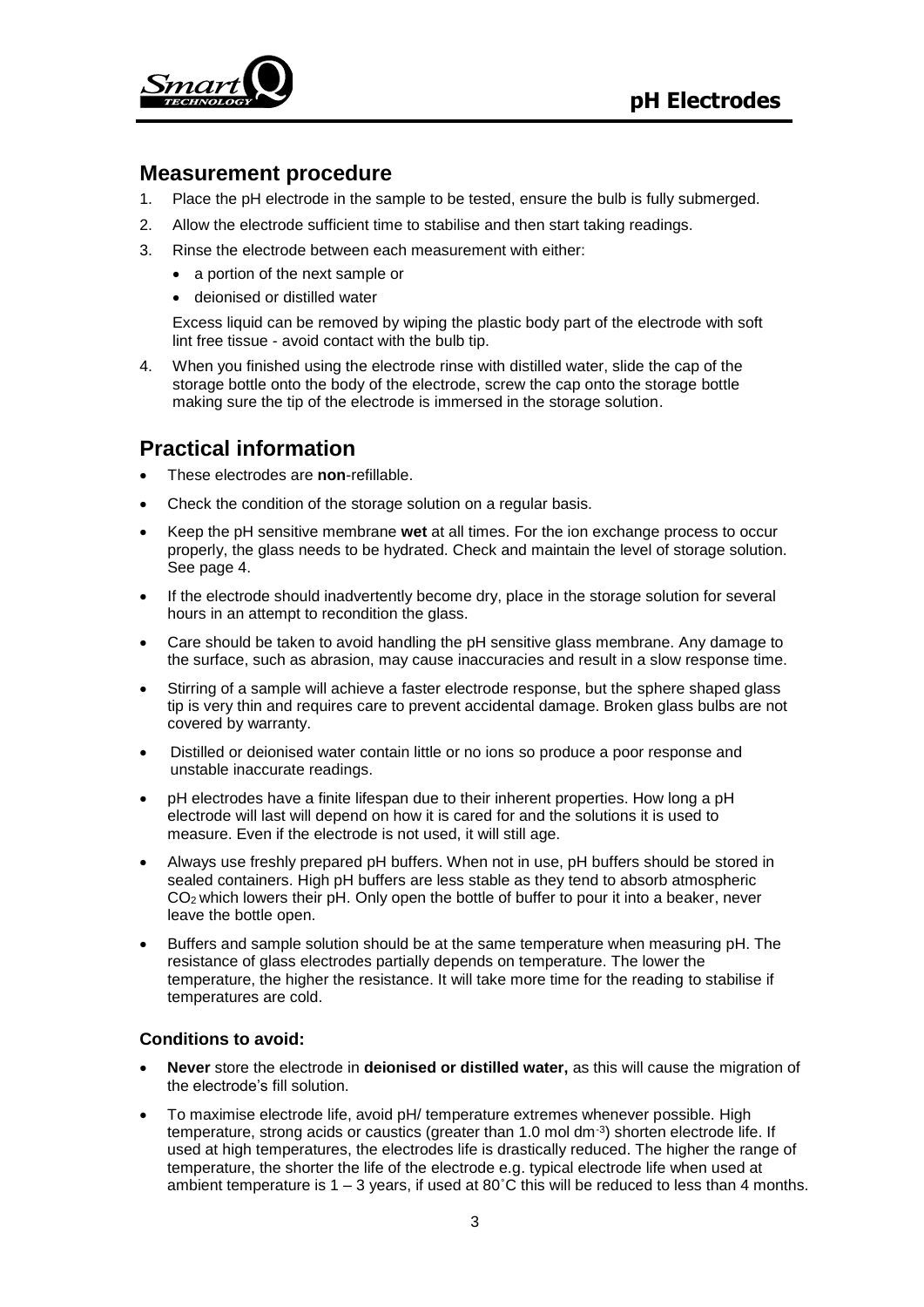

- Never expose to temperatures below -12˚C, freezing will damage the electrode.
- Coatings on the glass or junction surfaces e.g. proteins, will prevent proper operation (see maintenance). Avoid frequent or prolonged periods of use in these solutions.
- The plastic body of the sensor may be damaged by organic solvents such as acetone, chloroform, methanol, toluene and xylene.

#### <span id="page-3-0"></span>**Electrode storage**

Maintain the level of pH electrode storage solution, the pH sensitive membrane must be kept **wet**. Check the condition of the storage solution on a regular basis.

Store the electrode in equal volumes of pH 4.0 buffer and 4 mol dm<sup>-3</sup> Potassium Chloride (KCl) solutions (1:1 v/v).

*Recipe: Add 29 g of KCl to 100 cm<sup>3</sup> of distilled water. Add 100 cm<sup>3</sup> of a pH 4 buffer solution.* 

**Never** store the electrode in **deionised** or **distilled water** - this will cause migration of the electrode's fill solution.

#### <span id="page-3-1"></span>**Electrode specifications**

Sealed silver / silver chloride gel filled electrode

| Measuring range            | 0.00 to 14.00 pH    |  |
|----------------------------|---------------------|--|
| Working temperature range  | 0 to $80^{\circ}$ C |  |
| Sensitive glass            | ASI 8               |  |
| F°                         | $0\pm20$ mV         |  |
| Slope (pH $4.00 - 6.86$ )  | >95%                |  |
| <b>Junction Resistance</b> | <1 kohms            |  |
| Tube diameter              | 12 to 13 mm         |  |

#### <span id="page-3-2"></span>**Maintenance**

The glass bulb can become coated with any compound that has an affinity for glass. After any cleaning procedure, soak the electrode in its storage solution for at least 30 minutes before use.

**General cleaning procedure**: - Soak the electrode in 0.1 mol dm-3 Hydrochloric acid (HCl) for 10 minutes. Rinse thoroughly with distilled water. Soak in its storage solution for at least 2 hours before use.

**Inorganic coatings**: - Soak in either 0.1 mol dm-3 Tetrasodium E.D.T.A acid solution or 1% Decon 90 solution for  $1 - 2$  hours.

**Oil, Grease**: - Carefully wash the electrode under warm tap water using a non-filming dish washing detergent. Do not use automatic or electric dish washing detergents. Rinse thoroughly with fresh tap water followed by a three rinses of distilled water. Soak the electrode in its storage solution for at least 30 minutes before use.

**Protein & Fatty Materials**: - Either gently wipe the bulb with a tissue soaked in propanol or soak in 1% pepsin in 0.1 mol dm<sup>-3</sup> HCl for at least 10 minutes. Rinse thoroughly with distilled.

**Highly resistant deposits: - Clean with H<sub>2</sub>O<sub>2</sub> or sodium hyperchlorite.** 

**Bacterial cultures**: - Chemically sterilize with ethylene oxide, soak a cloth to wipe the entire body.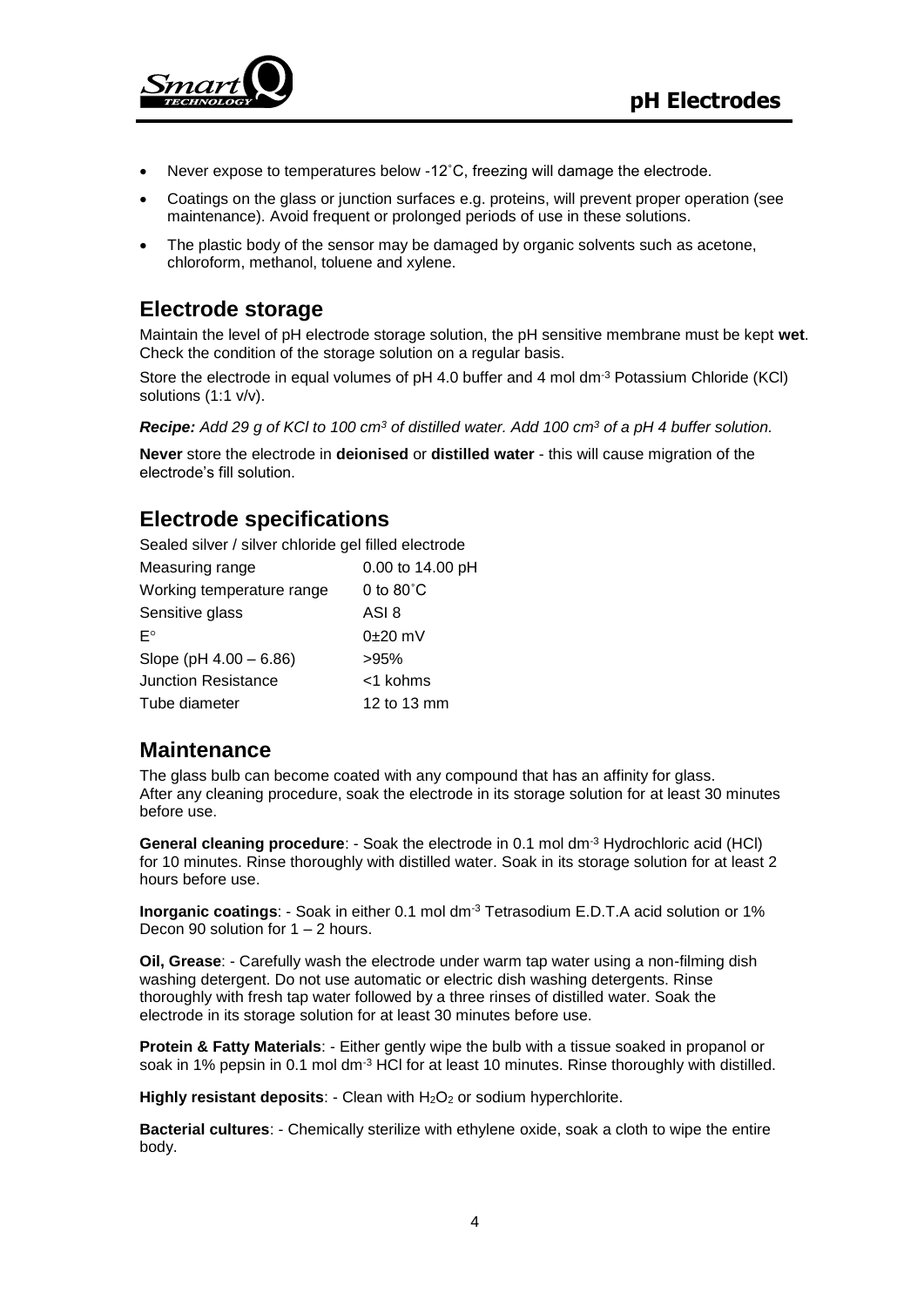

**CAUTION** - Do not use strong solvents such as halogenated hydrocarbons, petroleum ether, etc. for cleaning.

If the bottle of electrode storage solution develops mould, empty the contents, fill with a bleach solution (about 1 part bleach to 4 parts water) and leave to soak for about 10 minutes. Rinse thoroughly with warm water. Refill with a fresh solution of the pH 4.0 buffer: 4 mol dm<sup>-3</sup> Potassium Chloride (KCl) storage solution.

#### **Reference pin replacement instructions for the 2251 electrode**

If the pH electrode fails to respond to cleaning, and the electrode response becomes slow or begins to drift, then the reference pins can be replaced.

- Use clean scissor or a craft knife to cut two 12 mm  $(\frac{1}{2})$  lengths of reference material from the spare reference pin material provided with the electrode.
- Unscrew the threaded guard that protects the glass bulb.
- Hold the electrode and identify the two reference pins that are located on either side of the pH bulb.
- Use the toothpick provided (or a similar tool) and push each of the reference pins part way out of the reference assembly and into the reference reservoir.
- Using clean tweezers, insert the new reference pins into each of the holes in the reference assembly. The old reference pins will be forced out of the reference assembly and will remain in the reference reservoir. This is normal and will not affect electrode performance.



Old reference pin New reference pin

- Ensure the new reference pins stick out about 3 mm (¼") from the surface of the reference. If the pins protrude to far from the reference assembly, the electrode may not operate properly.
- Reinstall the threaded guard onto the end of the electrode.
- Rinse the electrode with distilled water. It will now be ready for use.

#### **Hints:**

- 1. Prepare the new reference pins and have them available before you start.
- 2. Use clean tools, washed thoroughly with distilled water.
- 3. Flat style toothpicks work better than the round style.<br>4. Exercise caution when installing new reference pins
- Exercise caution when installing new reference pins. The pH bulb is thin glass and is easily scratched or damaged. Broken glass bulbs are not covered by warranty.
- 5. Do not allow KCl gel to run out of the electrode reservoir.
- 6. The pins will remain inside the reference reservoir. This is normal. Do not attempt to remove them; this does not affect electrode performance.

#### <span id="page-4-0"></span>**Trouble shooting**

Wild readings, check for air bubbles in the electrode tip.

Response time and stability are affected by the condition of the electrodes glass membrane, reference junction and reference solution. Restoration to acceptable levels can often be accomplished by cleaning the electrode's glass surface.

Sluggish response, erratic readings, or a reading that will not change can indicate electrode demise.